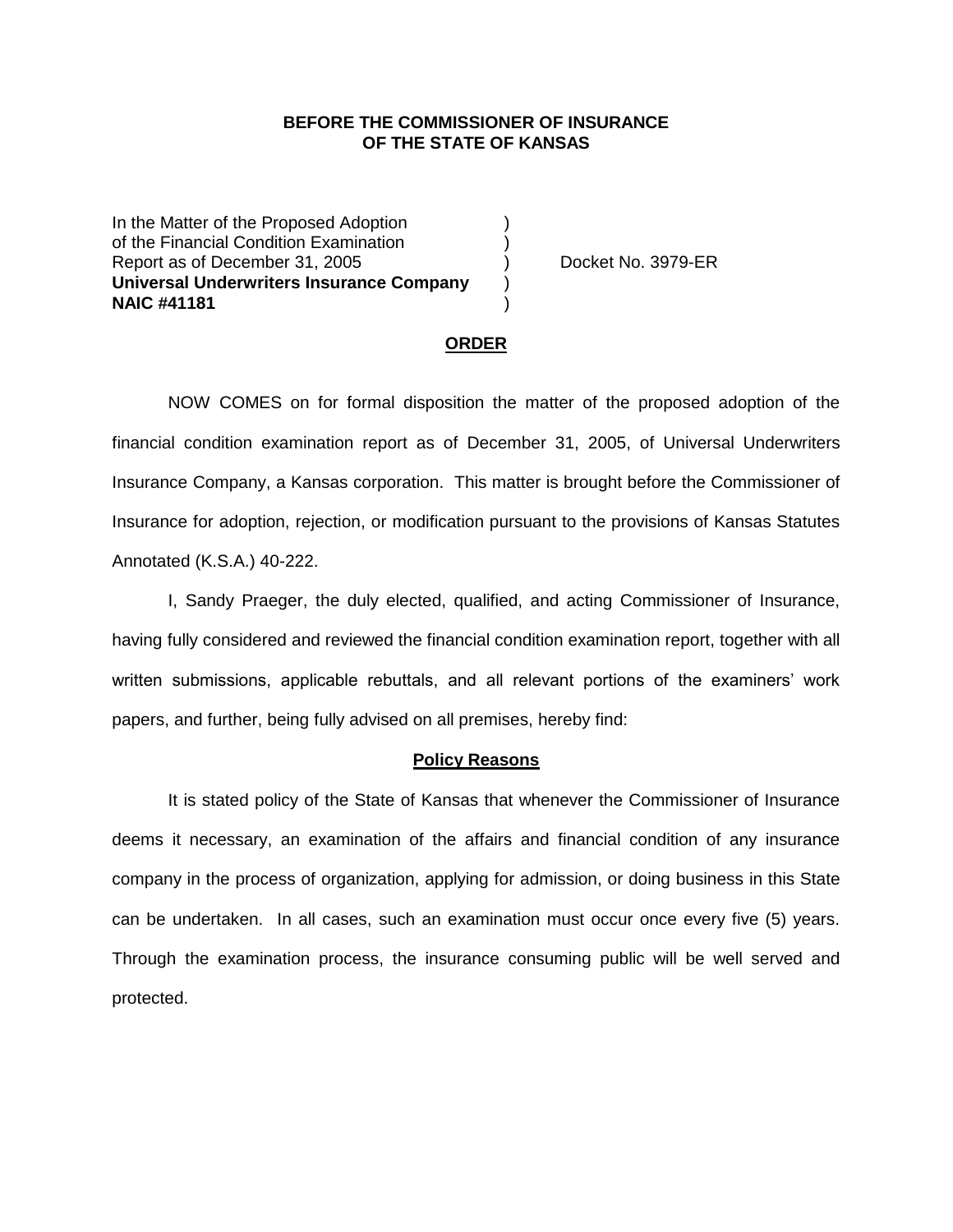#### **Findings of Fact**

1. The Commissioner of Insurance has jurisdiction over this matter pursuant to K.S.A. 40-222.

2. An examination of Universal Underwriters Insurance Company was undertaken by the Kansas Insurance Department and was completed on April 27, 2007.

3. The examiner-in-charge tendered and filed with the Kansas Insurance Department a verified written report of the examination within thirty (30) days following completion of the examination, to wit; April 27, 2007.

4. Following receipt of the verified report, the Kansas Insurance Department transmitted the report to Universal Underwriters Insurance Company on august 30, 2007, with a duly executed notice advising the company of its opportunity to prepare and submit to the Kansas Insurance Department a written submission or rebuttal with respect to any and all matters contained in the report. Universal Underwriters Insurance Company was further advised that any written submission or rebuttal needed to be filed with the Kansas Insurance Department no later than thirty (30) days after receipt of the verified report.

5. Universal Underwriters Insurance Company filed a written rebuttal of the verified report on October 4, 2007.

6. Following receipt of the verified report, the Kansas Insurance Department transmitted the revised report to Universal Underwriters Insurance Company on February 25, 2009, with a duly executed notice advising the company of its opportunity to prepare and submit to the Kansas Insurance Department a written submission or rebuttal with respect to any and all matters contained in the report. Universal Underwriters Insurance Company was further advised that any written submission or rebuttal needed to be filed with the Kansas Insurance Department no later than ten (10) days after receipt of the verified report.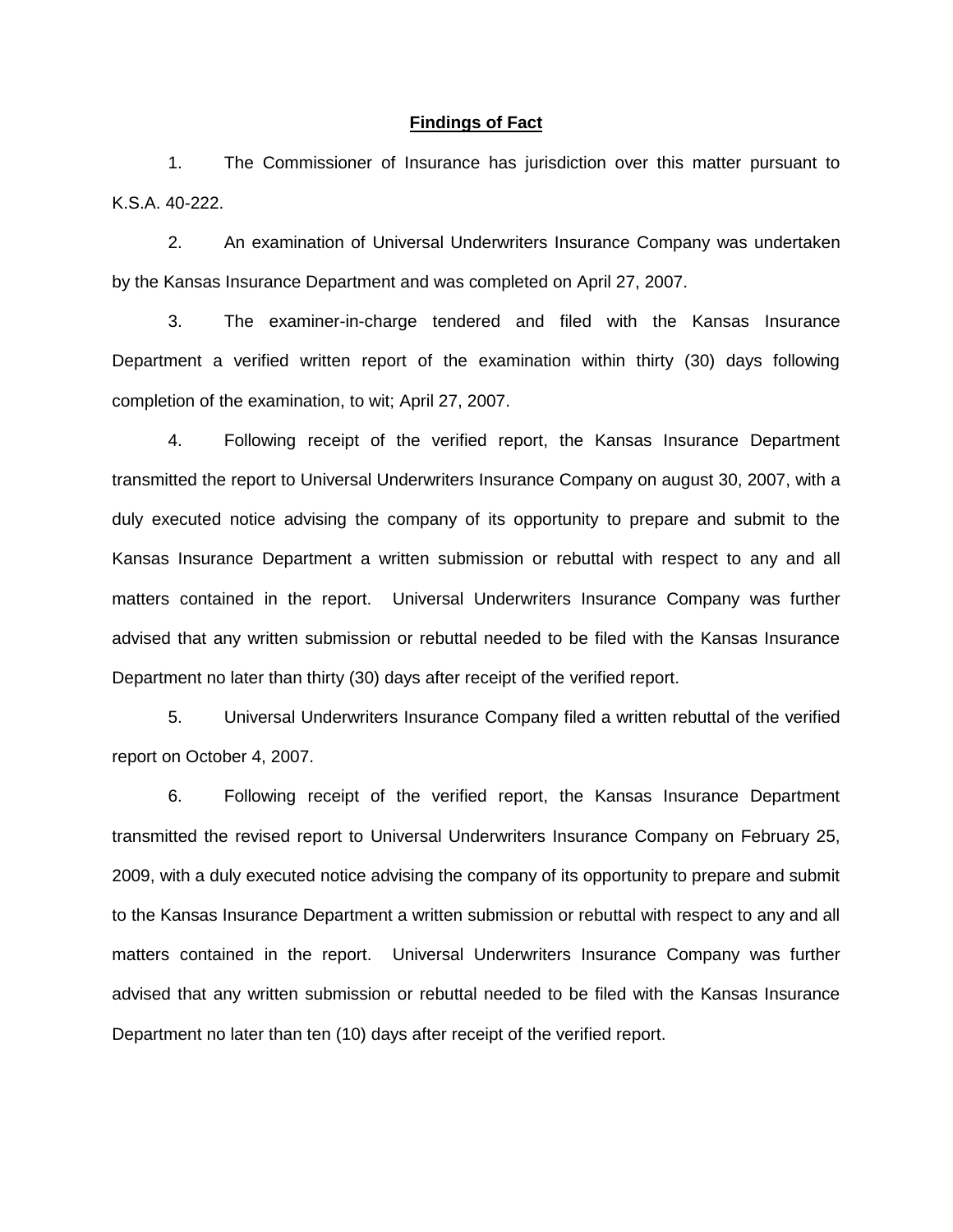7. Universal Underwriters Insurance Company filed a second written rebuttal of the verified report on March 6, 2009.

8. Additional revisions were made by the Kansas Insurance Department to the verified report on March 18, 2009.

9. Within thirty (30) days of the end of the time period allowed for written submission or rebuttal, the Commissioner of Insurance fully reviewed the report, together with all written submissions and rebuttals provided by Universal Underwriters Insurance Company. The Commissioner of Insurance further reviewed all relevant workpapers.

10. No other written submissions or rebuttals were submitted by Universal Underwriters Insurance Company.

## **Conclusion of Law**

11. K.S.A. 40-222(k)(2) provides:

"Within 30 days of the end of the period allowed for the receipt of written submissions or rebuttals, the commissioner shall fully consider and review the report, together with any written submissions or rebuttals and any relevant portions of the examiners workpapers and enter an order:

- (A) Adopting the examination report as filed or with modification or corrections. If the examination report reveals that the company is operating in violation of any law, regulation or prior order of the commissioner, the commissioner may order the company to take any action the commissioner considers necessary and appropriate to cure such violations; or
- (B) rejecting the examination report with directions to the examiners to reopen the examination for purposes of obtaining additional data, documentation or information, and refiling pursuant to subsection (k); or
- (C) call and conduct a fact-finding hearing in accordance with K.S.A. 40-281 and amendments thereto for purposes of obtaining additional documentation, data, information and testimony."

12. Based upon the Finding of Fact enumerated in paragraphs #1 through #10

above, the financial condition examination report as of December 31, 2005, of Universal

Underwriters Insurance Company should be adopted.